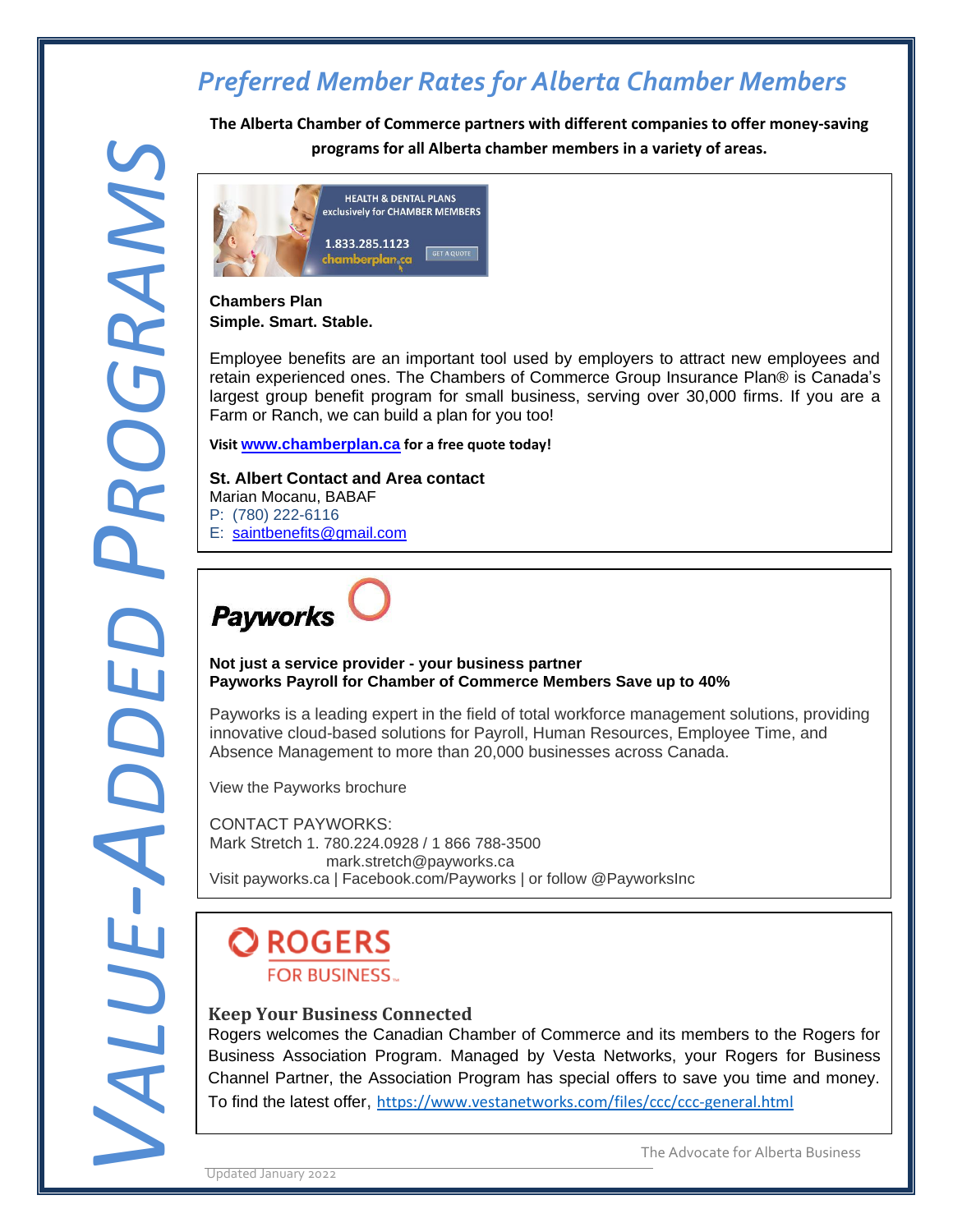**The Alberta Chamber of Commerce partners with different companies to offer money-saving programs for all Alberta chamber members in a variety of areas.**



For all your chamber office supplies and promotional products. <https://www.cognitoforms.com/ChamberOfficeSupplies/CHAMBEROFFICESUPPLIES>

Chamber Office Supplies is proud to be a Certified Aboriginal Business and a member of the Canadian Council for Aboriginal Business.

**Contact: Michael Williams, Director of Operations, (PH) 1.888.386.0610 Email: [mike@chamberofficesupplies.com](mailto:mike@chamberofficesupplies.com)**



The Alberta Chamber of Commerce has partnered with SafeDay Canada, an Edmonton-based PPE company, to provide education, services and supplies to over 25,000 businesses across Alberta

The purpose of this program is to allow the ACC, their members, and the businesses they represent to quickly, simply and cost effectively acquire the PPE they require to operate, in accordance with Alberta Government health quidelines. SafeDay has a dedicated account manager for the ACC chambers and their members. Please do not hesitate to contact us with any questions.

ACC customers can call 1-587-404-5242



**Email Marketing, Event Marketing, Social Campaigns and Online Surveys**

A complete marketing solution that helps you connect with customers and build your business. *Save up to 25% when you sign up through your local Chamber of Commerce*, even if you're already a Constant Contact user!

**Exercise 12 constant in the Advocate for Alberta Business** The Advocate for Alberta Business **Visit** [www.ConstantContact.com/partners/chamber](http://www.constantcontact.com/partners/chamber%0bor%20call%201-800-221-2793) **or call** [1-800-221-2793](http://www.constantcontact.com/partners/chamber%0bor%20call%201-800-221-2793)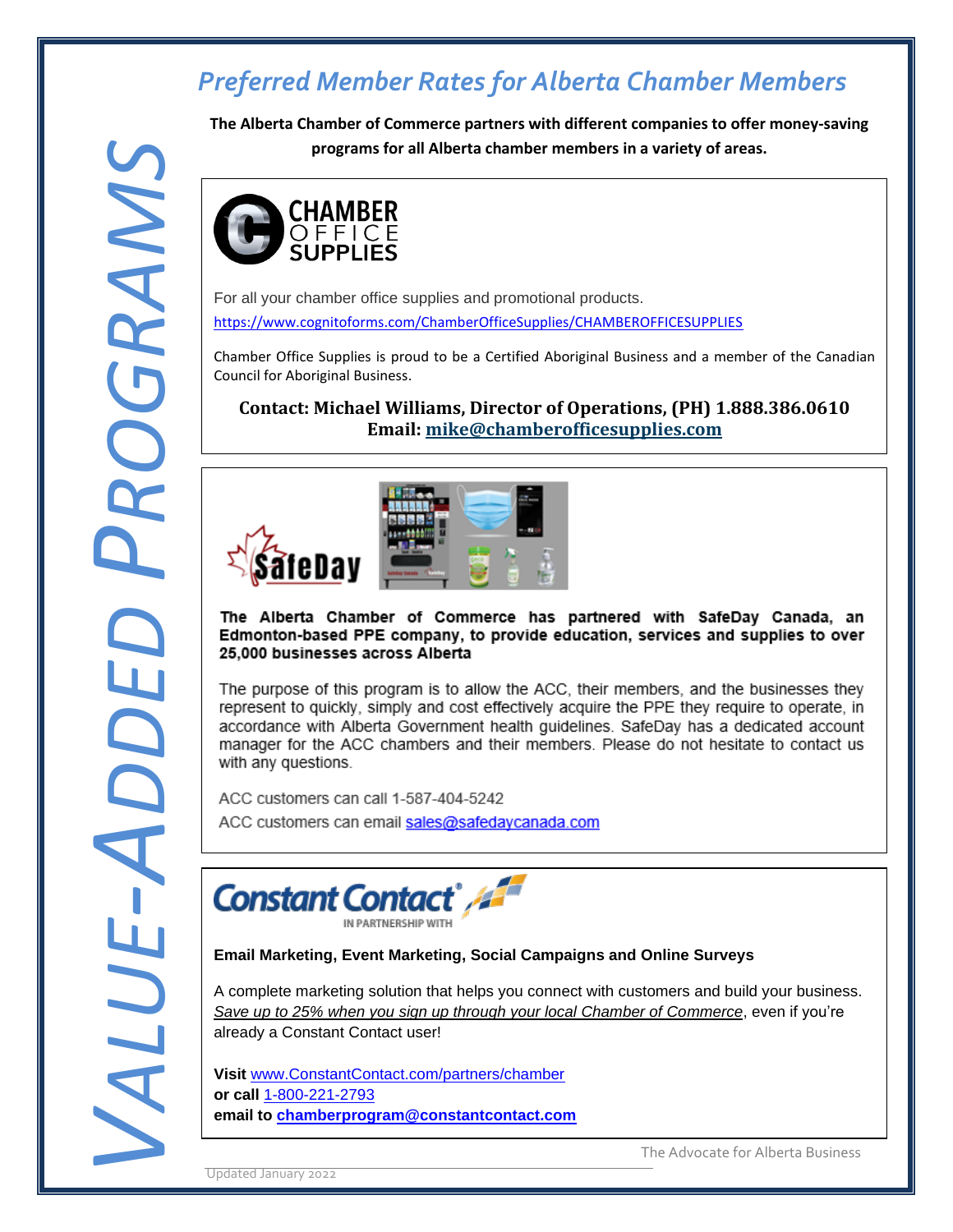**The Alberta Chamber of Commerce partners with different companies to offer money-saving programs for all Alberta chamber members in a variety of areas.**

## **Mobil** ESSO

### **Maintain Control, save time and money with The Esso™ | Mobil™ Business Card program**

Whether you are a single sales force or a large fleet The Esso | Mobil Business Card program will give you exceptional fuel savings and help you manage your costs. Esso proudly has over 2,000 Esso and Mobil stations across Canada.

Member businesses and their employees save *3.5₵/ litre off retail posted prices***.** 

**Pamela Phillip, Regional Sales Manager, Prairies CELL: 780.340.8746 EMAIL: pamela.phillip@wexinc.com**



### **Realize significant savings, convenience, control, and security**

Discounts of \$0.02/litre on all grades of gas and diesel, 20% discount on car washes and 3% discount on vehicle propane. Petro-Canada also introduces their pre-paid card, available in denominations of \$10, \$25, \$50 and \$100.

A minimum of 200 litres/month must be purchased to qualify for this discount. For more information click the logo.

[Contact](mailto:Contact ) **Paul Fox,** Account Manager Cell: 778 874 9498 [pfox@suncor.com](mailto:pfox@suncor.com)



### **Best Rate Home & Auto Insurance**

Johnson Insurance, offers Chamber members discounted Home and Auto insurance. In addition to exceptional coverage and premiums, Johnson Inc. also offers 1 Air Mile for every \$20 in premium.

**Quotes available by telephone 1-800-272-8848 or visit [www.Johnson.ca/acc](http://www.johnson.ca/chamber) to access rate information**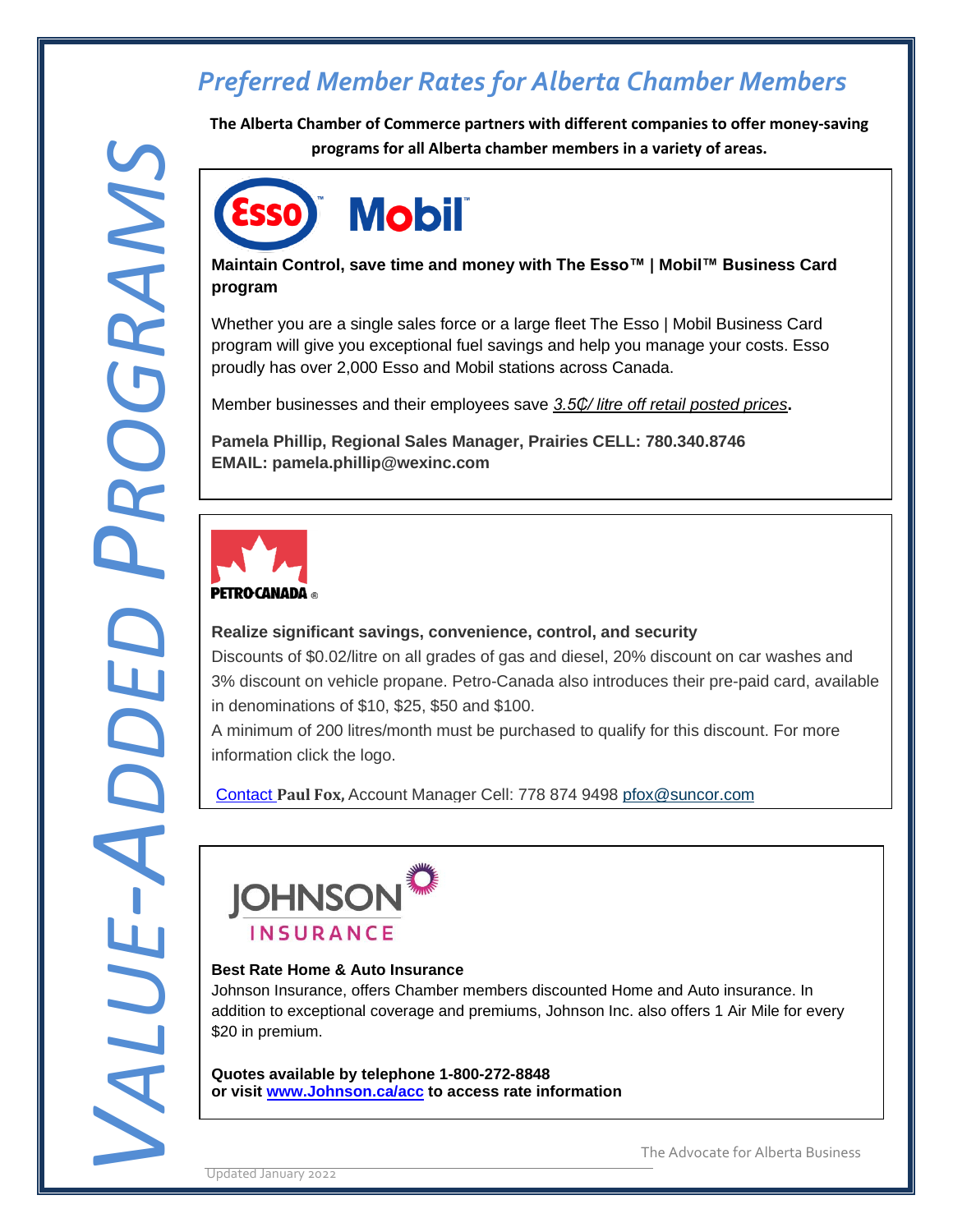**The Alberta Chamber of Commerce partners with different companies to offer money-saving programs for all Alberta chamber members in a variety of areas.**

#### **FOSTER PARK** P<sub>1</sub> **BROKERS**

**Our specifically Tailored program offers preferred rates for your Chamber and your members insurance needs. Including coverage for:**

-Commercial Property & General Liability

-Directors & Officers Liability (Non-profit and for-profit entities)

-Special Events Coverage including Host Liquor Liability

-Specialty Coverages including –Professional Errors & Omissions, Crime, Cyber… and much more

Through their highly regarded and experienced team of professionals, Foster Park delivers exceptional standards of service, competence, and a competitive pricing advantage.

To find out more about the Chamber Advantage with FPB contact Wanita Quaia, Account Executive **Direct: 780-930-4399 Fax: 780-486-0169 Email: [Wanita.quaia@fpb.ca](mailto:Wanita.quaia@fpb.ca)**



### **Digital Marketing Bootcamp**

nine10 Incorporated, is offering an exclusive deal for qualifying Chamber member businesses to participate in our 12-Week Intensive Digital Marketing Bootcamp at highly discounted rates of \$1,750 off the full price for each member business. Further, each Alberta Community Chamber participating in the program will receive (2) seats for their own staff for \$1500 each (75% off), and a \$100.00 referral fee from the Grande Prairie & District Chamber of Commerce for each member business that successfully qualifies and registers into the program.

<https://www.nine10.ca/chamber-partnership/> 780-539-1755

Updated January 2022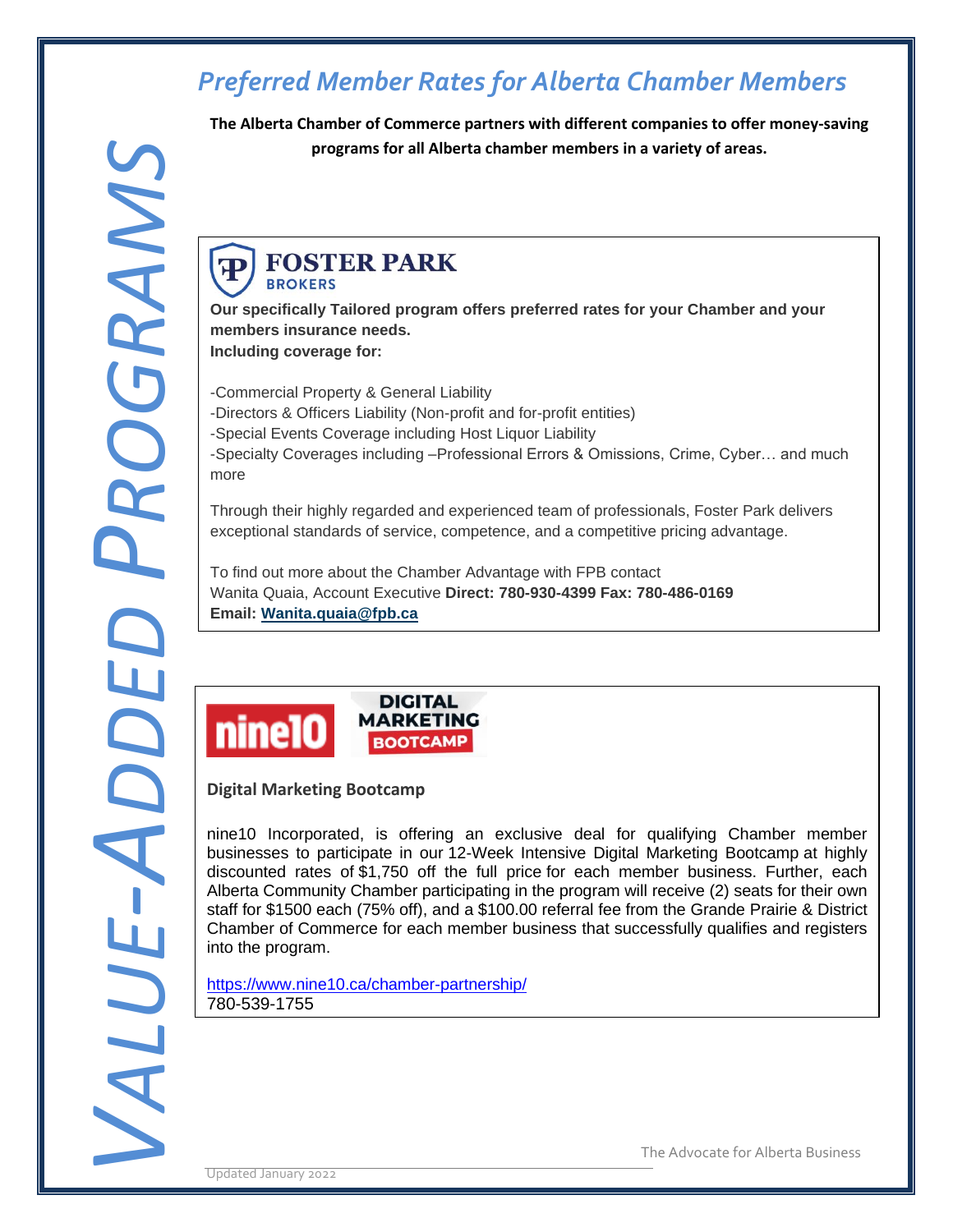**The Alberta Chamber of Commerce partners with different companies to offer money-saving programs for all Alberta chamber members in a variety of areas.**

# **ATB** Financial

Amplify your business with this special offer from ATB.

### **ATB [Brochure](https://chambermaster.blob.core.windows.net/userfiles/UserFiles/chambers/2087/CMS/Brochure-PDF---ATB-Merchant-Chamber-Member-Offer.pdf)**

As an Alberta Chamber member, you get preferred rates and more when you sign up for safe, convenient payment collection through ATB Merchant Services.

**This special offer includes:**

- **No setup fees for your merchant account**
- **● No cancellation fees for your merchant account**
- **● Preferred Chamber of Commerce member merchant rates**
- **● A free review of your current merchant provider bill, so we can point out any hidden or unnecessarily high fees and ensure you're getting the best deal**

To activate this special offer, please contact your local chamber or email **[ATBMerchantoffer@atb.co](../ATBMerchantoffer@atb.com)**m \*Offer subject to change without notice.



Elavon is the innovative, secure, and global partner for your payment processing needs, whether you do business online, mobile, or in-person.

#### **What is Elavon offering?**

Elavon offers flexible payment solutions structured to give you the opportunity for greater growth and profitability. We provide some of the fastest funding in the industry, so you can better manage cash flow and your business operations. Members who take advantage of Elavon's payment solutions will receive our preferred pricing.

### **Who can benefit from this program?**

Our program benefits all chamber members. No matter your industry, Elavon offers payments solutions that can help you streamline your operations and take your business to the next level. Businesses of every size and industry can benefit from this program.

### **How does this help my business?**

As the Alberta Chambers of Commerce's trusted partner for payment processing, we are offering members exclusive pricing on a range of payment services, including:

- o Exceptional rates on processing fees
- o Preferred pricing for equipment and services
- o Interchange Plus Pricing
- o Free cost comparison analysis
- No contract, no cancellation fees

**Whether your business needs a simple way or a sophisticated solution to accept payments, we can help you find the right tool so you can focus on running your business**.

#### **How do I get started?**

available to meet your unique business needs and take advantage of your members-only<br>discounted pricing. \*Offer subject to change without notice.<br>The Advocate for Alberta Business Please [connect](https://join.paymentstart.com/cachamber) with us by filling out the form or call 1.844.935.3621 to learn about the options available to meet your unique business needs and take advantage of your members-only discounted pricing. \*Offer subject to change without notice.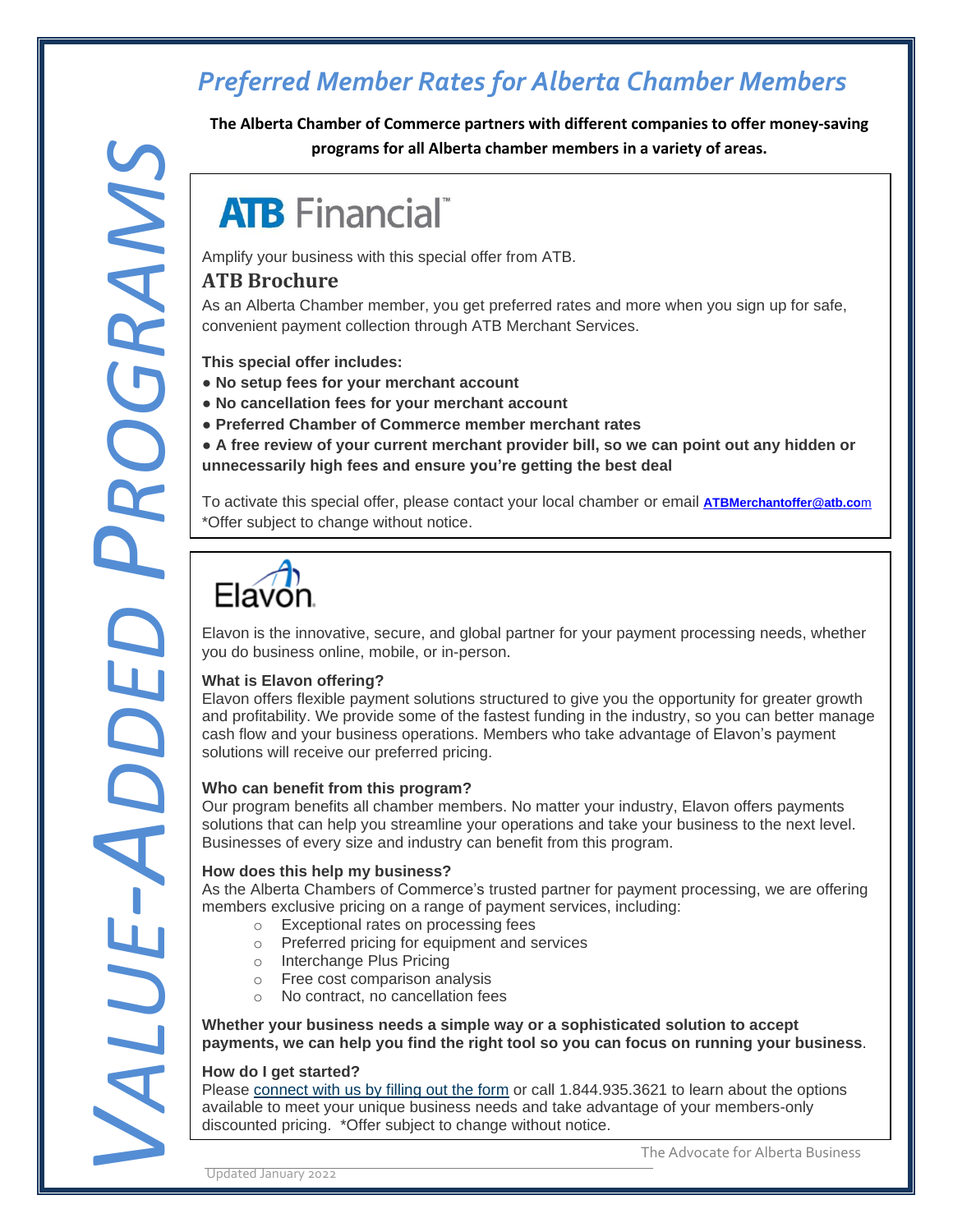**The Alberta Chamber of Commerce partners with different companies to offer money-saving programs for all Alberta chamber members in a variety of areas.**

**PENINSULA** 

# Growing your business with Peninsula

#### **Have a question about your business?**

Call our dedicated 'Employer Assist line', set up exclusively for members. Gain the right advice and solutions on such matters such as:

 • Covid-19 related issues • Employment contracts• Employee wages, entitlements, and policies• Advice on terminating employees legally and fairly

> **Call 1 (833) 247 3654 or Messeret Tessera**

### **Edmonton and Northern Alberta (587) 921 6936** [messeret.tessera@peninsula-ca.com](mailto:messeret.tessera@peninsula-ca.com)

**Every chamber member signing up receives an exclusive 15% discount. It will save you the hassle and costs of hiring new employees to fill your HR and health & safety gaps, while offering the same benefits. Driven to help small business owners succeed 1 (833) 247- 3654 peninsula-ca.com**



As a Canadian-owned and operated tech company, Vexxit allows you to communicate what sets

The Advocate for Alberta Business<br>The Advocate for Alberta Business